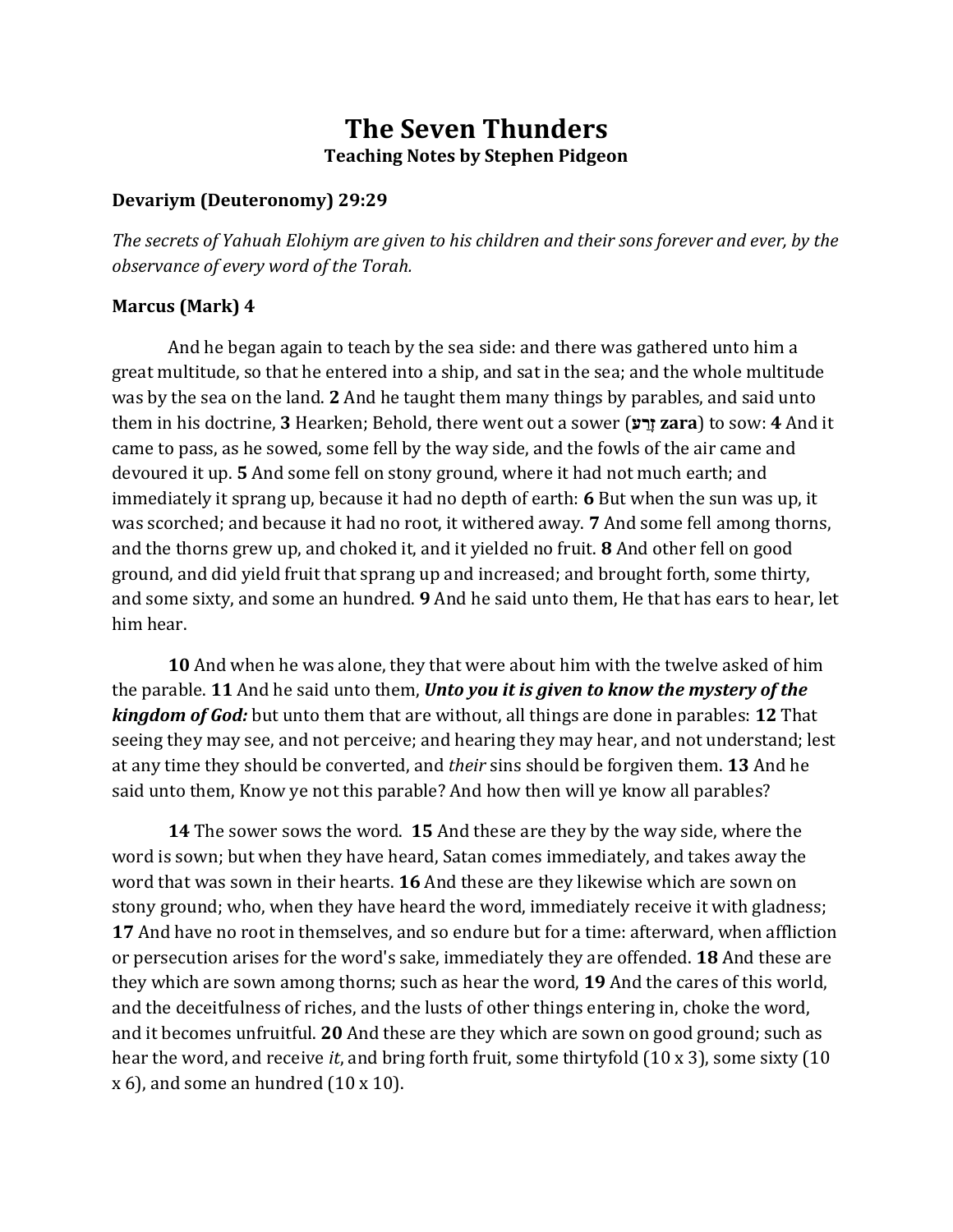### **Chizayon (Revelation) 10**

And I saw another mighty angel come down from heaven, clothed with a cloud: and a rainbow *was* upon his head, and his face *was* as it were the sun, and his feet as pillars of fire: **2** And he had in his hand a little book open: and he set his right foot upon the sea, and *his* left *foot* on the earth, **3** And cried with a loud voice, as *when* a lion roars: and when he had cried, seven thunders uttered their voices. **4** And when the seven thunders had uttered their voices, I was about to write: and I heard a voice from heaven saying unto me, Seal up those things which the seven thunders uttered, and write them not. **5** And the angel which I saw stand upon the sea and upon the earth lifted up his hand to heaven, **6** And swore by him that lives for ever and ever, who created heaven, and the things that therein are, and the earth, and the things that therein are, and the sea, and the things which are therein, that there should be time no longer: **7** But in the days of the voice of the seventh angel, when he shall begin to sound, the mystery of Elohiym should be finished, as he hath declared to his servants the prophets.

### **Greek: Heptah bronte**

### **Hebrew: Sheva ra'amiym**

**Re 10:1** ¶ And και I saw ειδω another αλλος (different) mighty ισχυρος (stronger) angel αγγελος (aggelos) come down καταβαινω (descend) from εκ heaven ουρανος (ooranos), clothed περιβαλλω with a cloud νεφελη (nephele) (anan'): and και a rainbow ιρις (iris) (ק ֶש ֶת qesheth) *was* upon επι (superimposed on) his αυτος head κεφαλη (kefalay), and και his αυτος face προσωπον (prosopon) appearance *was* as it were ως (hoce) in the manner of the sun ηλιος (helios), and και his αυτος feet πους as ως in the manner of pillars στυλος (stulos) of fire πυρ (pur):

**Re 10:1** ¶ και And ειδον I saw αλλον a different αγγελον angel ισχυρον stronger καταβαινοντα descend εκ from του the ουρανου heavens περιβεβλημενον clothed νεφελην in clouds και and ιρις a rainbow επι superimposed on της his κεφαλης head και and το his προσωπον countenance αυτου of him ως in the manner of ο ηλιος the sun και and οι ποδες the appearance of αυτου him ως in the manner of στυλοι pillars πυρος of fire.

**Re 10:2** And και he had εχω (held) in εν his αυτος hand χειρ a little book βιβλιαριδιον (bibliaridion) open ανοιγω: and και he set τιθημι his αυτος right δεξιος foot πους upon επι (superimposed on) the sea θαλασσα (thalassah), and δε *his* left ευωνυμος *foot* on επι the earth γη (gay),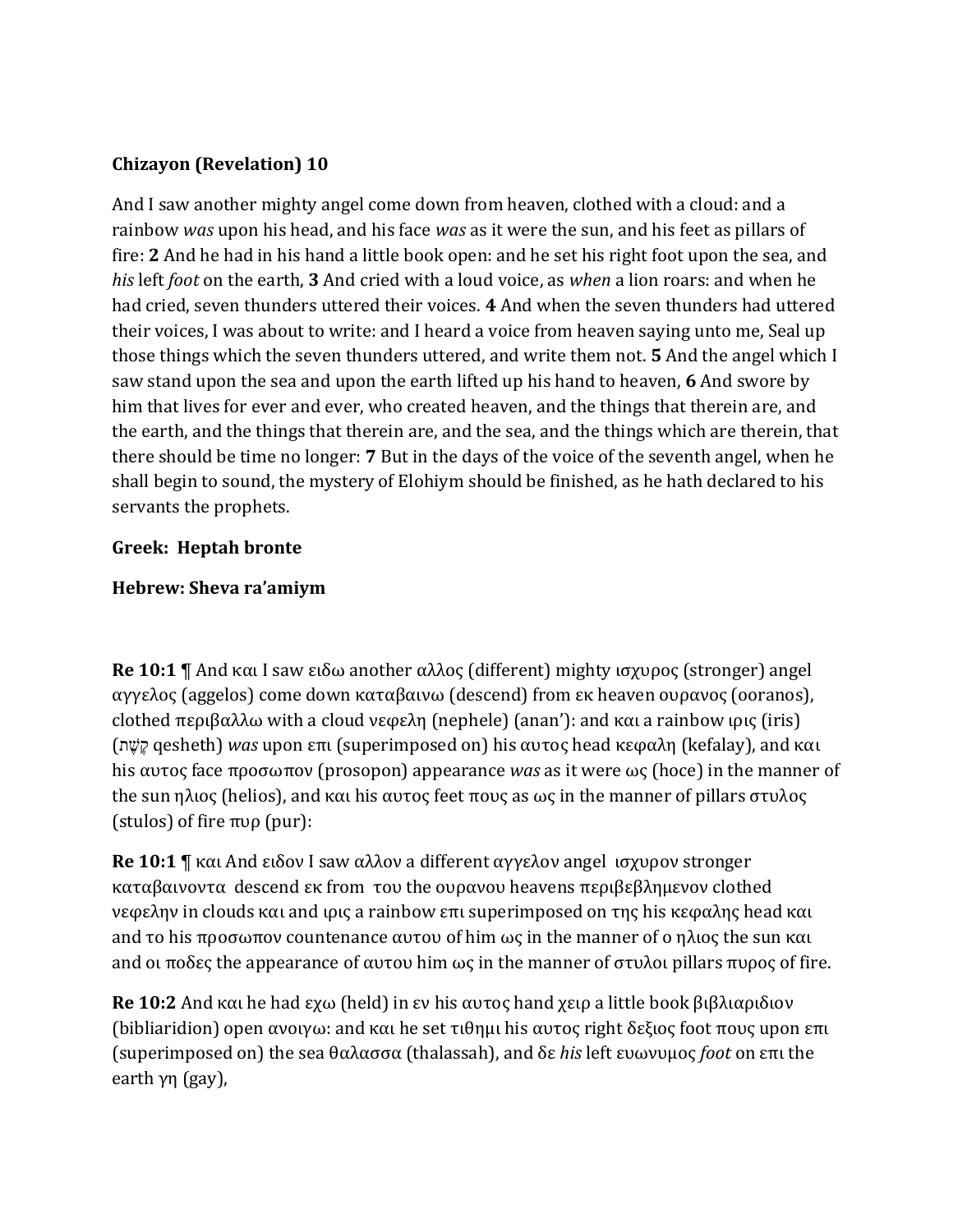**Re 10:3** And και cried κραζω with a loud μεγας voice φωνη (phone), as ωσπερ *when* a lion λεων (leon) roars μυκαομαι (mukaomai): and και when οτε he had cried κραζω (kradzo), seven επτα (hepta) thunders βροντη (bronte) uttered λαλεω their εαυτου voices φωνη (phone').

**Re 10:4** And και when οτε the seven επτα thunders βροντη had uttered λαλεω their εαυτου voices φωνη, I was about μελλω to write γραφω (grafo): and και I heard ακουω a voice φωνη from εκ heaven ουρανος saying λεγω to me μοι, Seal up σφραγιζω those things which ος the seven επτα thunders βροντη uttered λαλεω, and και write γραφω them ταυτα not μη.

**Re 10:5** And και the angel αγγελος which ος I saw ειδω stand ιστημι upon επι the sea θαλασσα and και upon επι the earth γη lifted up αιρω his αυτος hand χειρ to εις heaven ουρανος,

**Re 10:6** And και swore ομνυω by εν him that lives ζαω for εις ever αιων and ever αιων, who ος created κτιζω heaven ουρανος, and και the things that therein are εν αυτος, and και the earth γη, and και the things that therein are εν αυτος, and και the sea θαλασσα, and και the things which are therein εν αυτος, that οτι there should be εσομαι time χρονος no ου longer ετι:

**Re 10:7** But αλλα in εν the days ημερα of the voice φωνη of the seventh εβδομος angel αγγελος, when οταν he shall begin μελλω to sound σαλπιζω, και the mystery μυστηριον of Elohiym θεος should be finished τελεω, as ως he has declared ευαγγελιζω to his εαυτου servants δουλος the prophets προφητης.

## **From the seven discernments of Abba Binah, are the seven thunders of his voice:**

**Ps 29:3** The voice הוֹל (kole) of YAHUAH יְהֹוֵה upon the waters מֵל (mayim): the EL הֵא glory בַּבוֹד thunders בַעָם (ra'am): YAHUAH הַיָּם waters בַּכוֹד ca'am).

הָנֶה of YAHUAH הוֹל (koach); the voice קוֹל of YAHUAH (דּוֹל p**s 29:4** The voice ה is full of majesty הֲדֵר (hadar).

 bless will הָ יו ְֺי LORD the; עִ מ people his unto זו ע strength ןְקִ נ give will הָ יו ְֺי LORD The **29:11 Ps** יִם his people שֵׁ with peace הַרְךָ with  $\ddot{v}$ .

- 1. Ha'kole Yahuah koach v'Yahuah oze l'ami natan (The voice of Yahuah is powerful and Yahuah gives strength to his people). GEVURAH.
- 2. Ha'kole Yahuah hadar v'Yahuah y'barak eth ami shalom (The voice of Yahuah is majesty, and Yahuah blesses his divine people with peace). HOD.

**Ps 29:5** The voice יְהֹוָה of YAHUAH יְהֹוָה breaks שָׁבַר (shabar – to give birth to) the cedars יְאֵרָז yea, YAHUAH יְהֹוֵה breaks יָהֹוֵה the cedars אֲרֵז of Lebanon (הָבָנוֹן